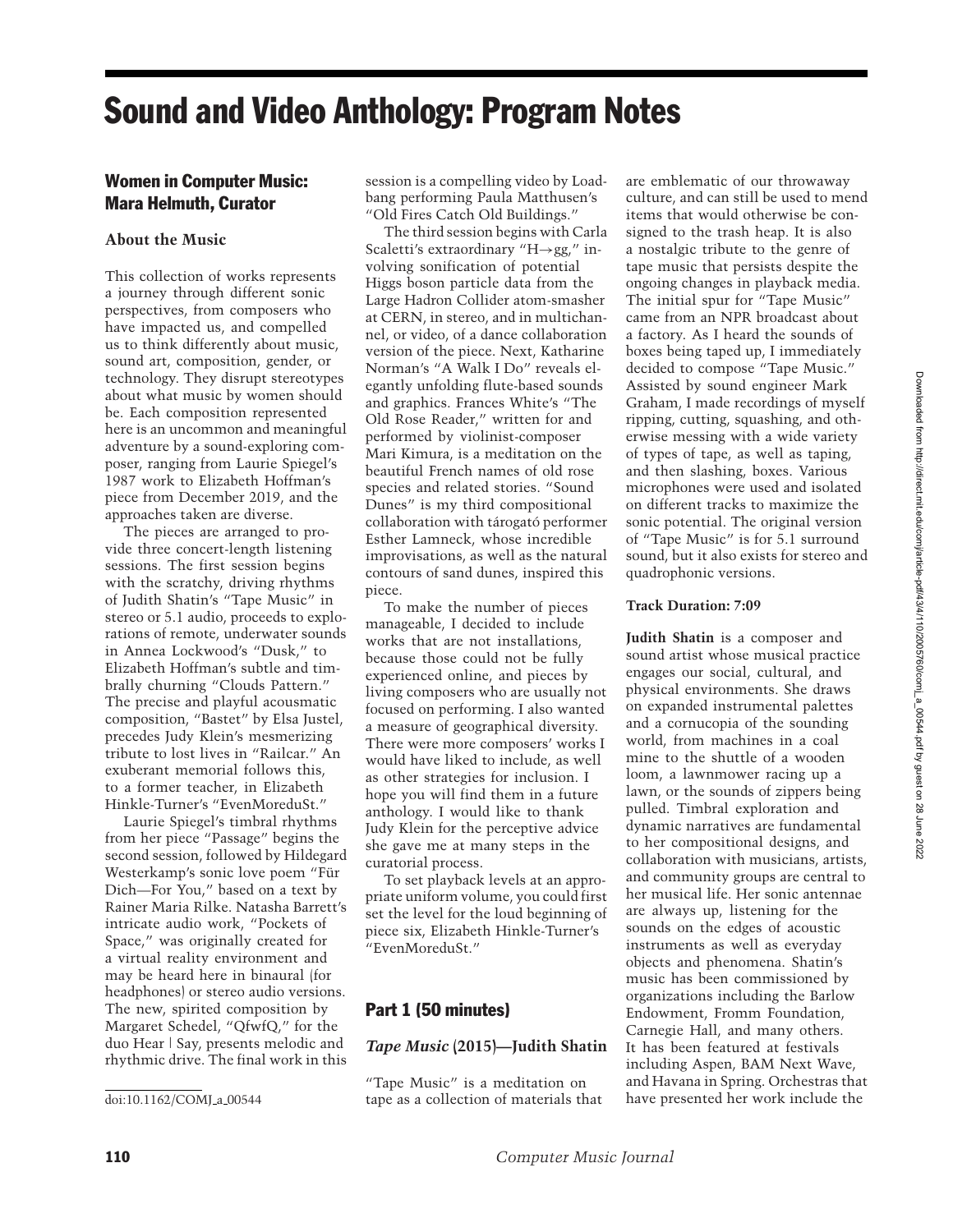



Denver and Houston Symphonies, as well as the American Composers Orchestra. Her music can be heard on labels including Centaur, Innova, and Neuma. Shatin's interest in electronic media began while she was still in high school, and in 1987 she founded the Virginia Center for Computer Music at the University of Virginia, where she is William R. Kenan, Jr. Professor Emerita.

# *Dusk* **(2012)—Annea Lockwood**

This piece is dedicated to Elizabeth Wood and features percussionist William Winant. Hydrothermal vents were given to the project by Dr. Timothy Crone, the Lamont-Doherty Earth Observatory, Columbia University. Transposed bat recordings were from Avisoft Bioacoustics, Berlin: (www.avisoft.com/sounds.htm).

With warm thanks to Dr. Timothy Crone for the use of his hydrothermal vent recordings, made on the midocean Juan de Fuca Ridge, 200 miles off the coast of Washington State, and discussed in his article "The Sounds Generated by Hydrothermal Vents" published in *PLoS ONE*.

If possible, please playback this piece using a subwoofer, because some frequencies important to the piece are in the region of 45 Hz.

## **Track Duration: 6:59**

**Annea Lockwood** is known for her explorations of the rich world of natural acoustic sounds and environments, in works ranging from sound art and environmental installations, through text-sound to concert music. Recent works include "Water and Memory," for the Holon Scratch Orchestra, Israel; the installation Wild Energy, a collaboration with Bob Bielecki—a site-specific installation focused on geophysical, atmospheric and mammalian infrasound and ultrasound sources; and "Becoming Air"

in collaboration with Nate Wooley, trumpet.

Lockwood's music has been presented in many venues and festivals, including the 2016 Tectonics/BBC Festival, Glasgow; Issue Project Room, Brooklyn; Miller Theatre Composer Portrait series, New York; and Cafe Oto, London. Her music has ´ been issued on CD, vinyl, and online on labels including Lovely Music, New World, and Ambitus.

# *Clouds Pattern* **(2019)—Elizabeth Hoffman**

To make myself understood and to diminish the distance between us, I called out: "I am an evening cloud too." They stopped still, evidently taking a good look at me. Then they stretched towards me their fine, transparent, rosy wings. That is how evening clouds greet each other. They had recognized me. (Rainer Maria Rilke, *Stories of God*)

I am grateful to have had the chance to work intensively for several weeks while on a Klingler Electroacoustic Residency in 2018 at Bowling Green State University, developing the eight-channel materials that are the source for the stereo version of this piece.

# **Track Duration: 9:33**

**Elizabeth Hoffman** studied electronic music with Bülent Arel while pursuing an MA at Stony Brook University, and then computer music with Diane Thome, John Rahn, and Richard Karpen during doctoral studies at the University of Washington School of Music. Daria Semegen was also a strong influence. Briefly on faculty at the University of Minnesota, then at New York University since 1999,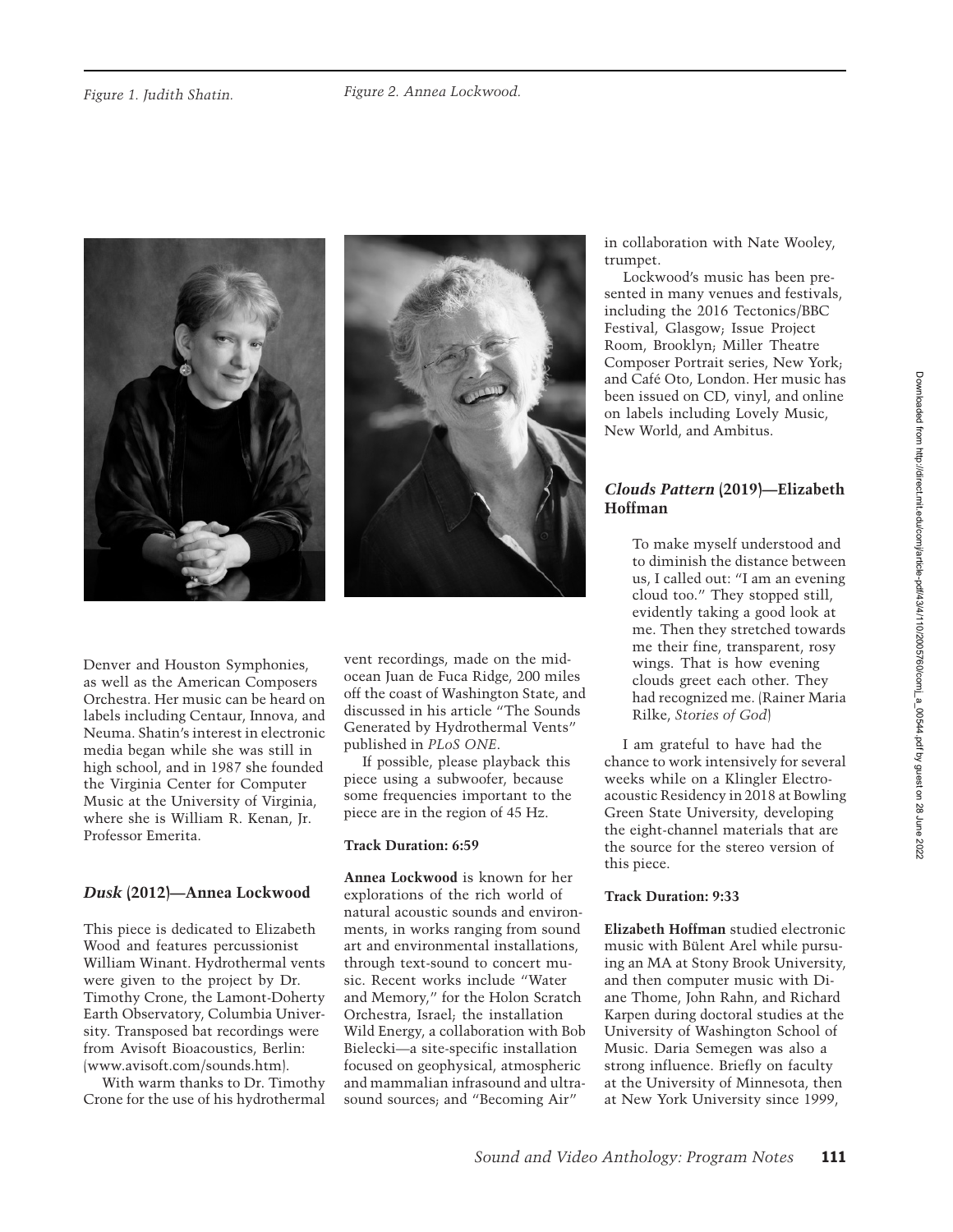

Hoffman has made it a priority to support women (and all students) in computer music through recruitment and teaching that values diverse perspectives on aesthetics, uses of technology, perception, theoretical discourse, and collaborative learning. She co-directs the Waverly Labs for Computer Music Composition and Research. She is also a pianist and has strong interests in critical theory, acoustic composition, timbral spatialization, and music's relation to subjectivity. She is focused on the potentials of the multichannel medium and on mixed musics, where designed software is simultaneously instrument, specific composition, and variably realized structure allowing new kinds of conversations with performers. Since 2019, a permanent algorithmic sound installation of hers, (RETU(R)NINGS), has played daily at sunset in New York University's Bobst Library Atrium. Her electroacoustic music has been recognized by awards from Bourges, Prix Ars Electronica, Pierre Schaeffer International Competition, and many other institutions. Hoffman's electroacoustic music is published primarily on Empreintes DIGITALes.

# *Bastet* **(2004)—Elsa Justel**

Bastet, a naughty cat deity, has slipped into the piano box. Confused by the strange appearance of this place, she tries to find the exit while holding onto the strings.

This project is based on the notions of ambiguity, instability, and chance. The material comes from sounds produced by piano strings, guitar, and snare drum through unconventional modes of excitement (by rubbing, scratching and hitting, or using various items, such as wooden and metal sticks, nail file, paper, etc.). I was exploring the spectral instability unique to string sounds with the intention of producing nuances of character and effects of ambiguity. Some digital treatments allowed me to change the personality of sound, so it was possible to obtain sounds similar to percussion or wind instruments. Also, I have let chance, as an ineffable assistant, play a role to lead me to unexpected discoveries. [English translation: François Couture]

"Bastet" was realized in 2004 at the studio of the Association pour la recherché et l'expérimentation musicale (APREM) in Nevers, France, and premiered on 20 March 2004 during the concert season of APREM at the Théâtre municipal de Nevers. The piece was commissioned by the French State (Music Office) and the APREM.

["Bastet"  $\odot$  2004 Elsa Justel (SACEM), Ymx média (SOCAN); <sup>P</sup> 2007 Enregistrements i media ´ (SOPROQ). Previously released in 2007 by Empreintes DIGITALes on the album *Mâts* (IMED 0785). Used with permission.]

## **Track Duration: 10:37**

Born in 1944 in Mar del Plata, Argentina, **Elsa Justel** obtained a



Professor Diploma in Music Education and Choral conducting at the Conservatory of Mar del Plata. She studied composition at the University of Rosario with Virtú Maragno and electroacoustic music in Buenos Aires with José Maranzano and Francisco Kröpfl.

In 1998 she moved to France where she graduated with a doctorate in Esthetics, Sciences, and Technologies of Arts at the Universite de Paris ´ VIII under the direction of Horacio Vaggione. She taught new composition techniques at the Conservatorio Provincial de Música Luis Gianneo in Mar del Plata, Argentina; sound techniques and sound form at the Université Paris-Est Marne-la-Vallée; and electroacoustic music at the Universitat Pompeu Fabra in Barcelona. She has published various articles on electroacoustic and video music, and has participated in many conferences as a speaker.

Justel's music received awards from competitions including: Tribuna nacional de compositores (TRINAC) in Argentina; Viseu Rural 2.0— Explorações Sonoras de um Arquivo Rural, in Portugal; and the Prix biennal Presque rien in France. She has also realized audiovisual projects and music for film and the stage. Her video music *Destellos* won prizes at the Video Evento d'Arte competition (Italy) and the Bourges competition (France).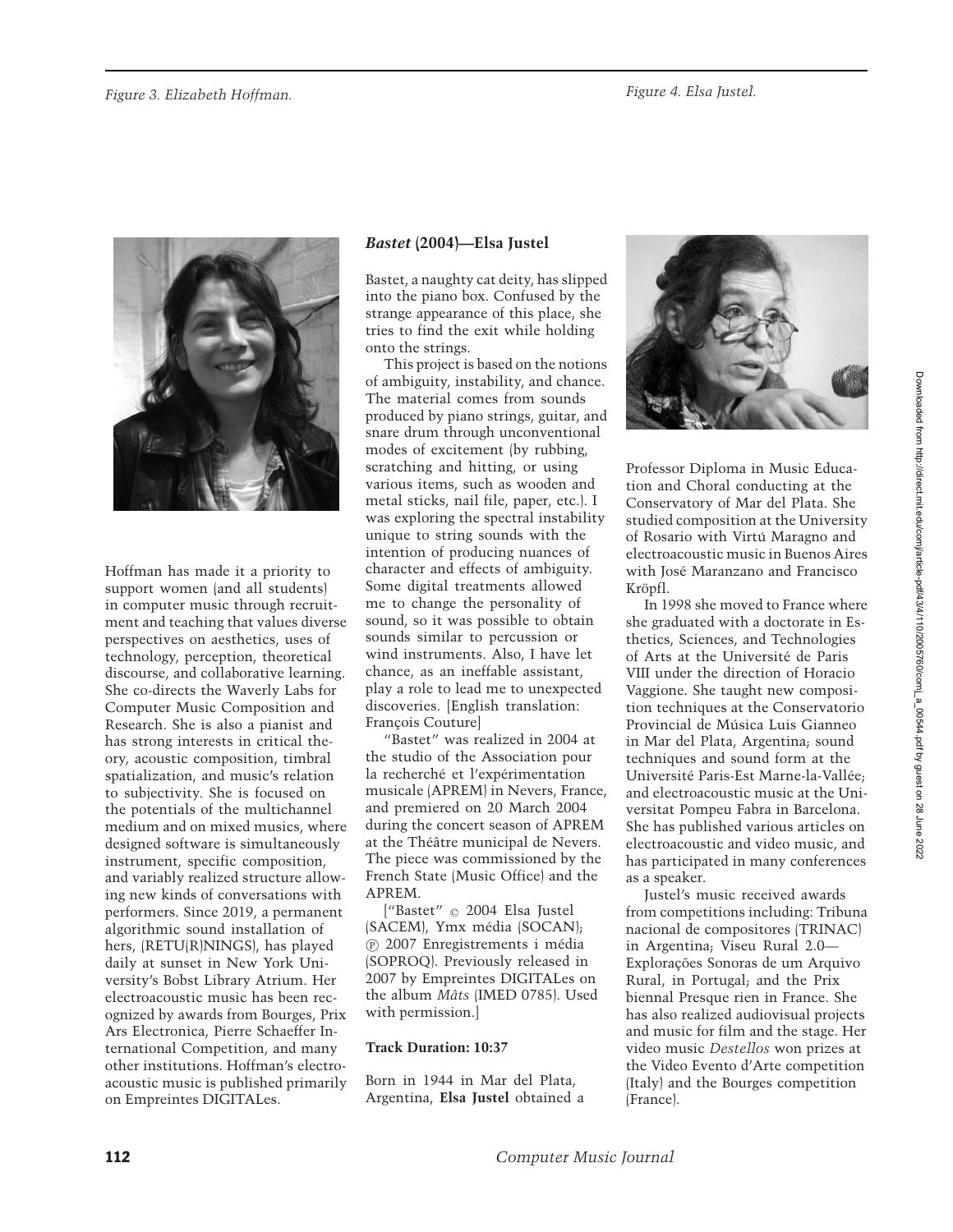# *Railcar* **(2008)—Judy Klein**

At one end of the railcar was a glass bin, filled with paper clips. I added the few I had brought with me, in memory of the lives of so many.

This piece was commissioned by the Institut International de Musique Electroacoustique de Bourges (IMEB) and was premiered in 2008 at the 38th Festival Synthèse in Bourges, France.

## **Track Duration: 9:08**

**Judy Klein** received her degree in music from the Conservatory of Music in Basel, Switzerland, and a Master's Degree from the Gallatin School at New York University. She studied computer music with Charles Dodge at the Brooklyn College Center for Computer Music, and was a longterm affiliate of the Center while it was under his direction. During the 1980s, she taught computer music composition in the New York University SEHNAP Department of Music and founded a computer music studio there. From 1990 to 2006 she was a consultant at Lincoln Center's New York Public Library for the Performing Arts, where she created an archive for the preservation of analog and digital electroacoustic music. She has been a guest composer and lecturer at various colleges and conservatories, including Dartmouth College, Columbia University, and the Brooklyn College Center for Computer Music. In 2007 she was a resident artist at the Bourges International Institute of Electroacoustic Music.

She composes almost exclusively using the C programming language and the Csound computer music language. Her works are primarily acousmatic and increasingly combine her love of sound with her commitment to animal rights. Probably best known is her piece "The Wolves of Bays Mountain." Other pieces by her



can be heard on the ICMA, SEAMUS and Cuneiform labels. Klein currently resides in New York City, where she works in her home studio. She continues to lecture at local colleges and serves on juries for electroacoustic music competitions and selection committees for electroacoustic music festivals and conferences. She is a member of the Steering Committee for the New York City Electroacoustic Music Festival and is a contributing editor for *The Open Space Magazine* and for *Perspectives of New Music*.

## *EvenMoreduSt* **(2008)—Elizabeth Hinkle-Turner**

This piece, written in commemoration of the 50th anniversary of the Experimental Music Studios of the University of Illinois, pays homage to the legacy of the great musicians and teachers who have worked at that facility. One of these, of course, was Herbert Brün. Although he was by no means my only mentor and teacher at the University of Illinois at Urbana-Champaign, in retrospect I have come to realize that he was, beyond a doubt, the most influential. I guess I can credit Brün with, as he put it, "ruining my career" as a music professor: His teaching infused me with an idealism and an impatience that is simply insupportable in today's



academic culture, and which caused me to throw up my hands in despair and throw in the towel on teaching several decades ago, and I have never regretted it. I remember the day that Brün (together with Arun Chandra) presented the Sawdust project to me and some other new students, and played the pieces that resulted from his program. "EvenMoreduSt" is my own poor commentary and tribute to those works, plucking the characteristics that excited me the most upon listening to them. Like the originals, my work uses sawtooth waves . . . but of a different type of saw altogether (thanks to my late husband, for those recording hours in his woodworking shop!).

#### **Track Duration: 6:00**

**Elizabeth Hinkle-Turner** received her DMA in music composition from the University of Illinois at UrbanaChampaign. She has served as acting director of the electronic and computer music studios at Florida International University in Miami and the Experimental Music Studios at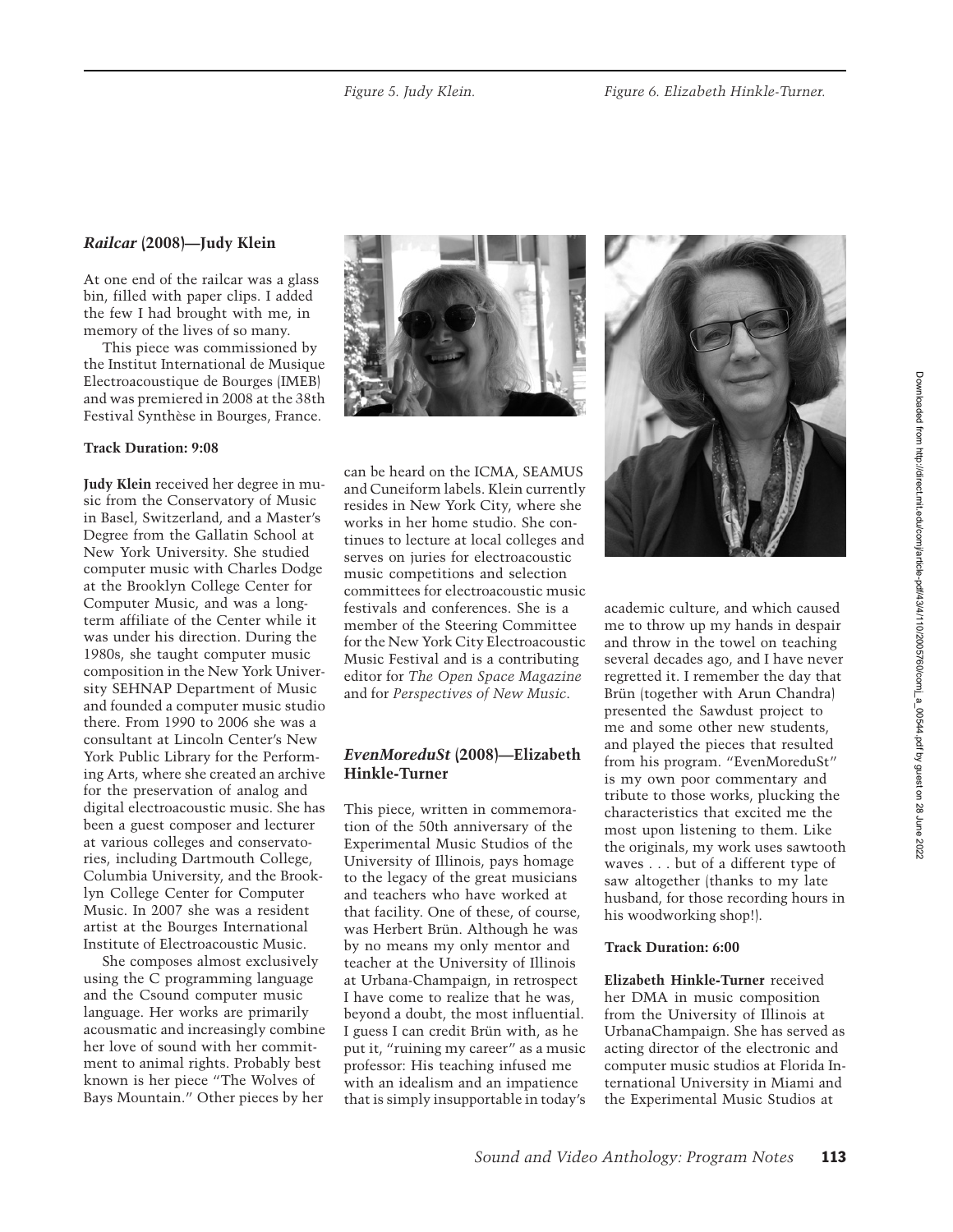the University of Iowa, and has been a faculty member at the University of Illinois, the Oberlin Conservatory, and the University of North Texas (UNT). She served on the board of the Society for Electroacoustic Music in the United States (SEAMUS) for ten years, returning in 2018 in the new position of director of diversity for the organization, and has been on the board of the Canadian Electroacoustic Community (CEC) and the International Alliance for Women in Music (IAWM).

Currently, she makes her living as the Director of Instructional IT Services at UNT, while occasionally teaching courses in UNT's College of Music and College of Visual Art and Design. Hinkle-Turner is the author of *Women Composers and Music Technology in the United States* (published by Ashgate, now Routledge, in 2006) and is working on the second edition of this text and subsequent books in the series. She is also the creator of *Full Circle*, a work for CD-ROM that received an award from the Institut International de Musique Electroacoustique de Bourges, and the blog, afterthefire1964.blogspot.com, a site devoted to assisting those who are currently dealing with alcoholic or addicted spouses and other loved ones.

# Part 2 (69 minutes)

## *Passage* **(1987)—Laurie Spiegel**

Having worked predominantly on the "note" level of music (algorithmic work with harmony, melody, counterpoint, or line), I felt like revisiting the timbral and textural sonic spaces that had deeply involved me before I began using computers.

"Passage" was as close as I could get to an old-fashioned analog electronic piece, but made with modern, digital tools. For a change of emphasis I wanted to build a dramatic experience out of texture, timbre, and resonance, with minimal use of harmony, melody, counterpoint, or line, with which I've been predominantly concerned in my work in recent years.

I began with a MIDI sequencer file containing a14-minute-long static chord, and started to compose and edit MIDI continuous controller changes for the timbres and balances. After I had what felt like the ghost outline of the piece, I added other parts, with more movement and variation, to capture and make audible to others what the initial timbral shape had suggested to the inner ear of my imagination.

The result, evolved through a progressive process of clarification inside my own mind over several weeks, expresses a forceful energy of propulsion, an ongoing momentum travelling through a variety of textures and moods with, as I experienced it, a life of its own.

For this piece I used a Yamaha TX816 FM synthesizer, Eventide 2016 and Korg DRV3000 digital signal processors, and a Hill 16 channel mixing board, and software including Music Mouse (written by me) running on an Amiga 1000 computer, and Mark of the Unicorn's Performer sequencer running on a 512k Macintosh computer. No other instruments besides Music Mouse were used: no keyboards, faders, or other physical controllers.

#### **Track Duration: 14:03**

Although coming from a background of folk, pre-Classical, classical, and analog electronic music, **Laurie Spiegel** has been involved in the creation of computer technology for music in various ways, starting with her residence at Bell Telephone Labs where she worked with Groove,



the Alles synthesizer, Max Mathews's RTSked, and her own Vampire audiovisual composing software. Subsequently she contributed to the design and implementation of the alphaSyntauri system for the Apple II, the McLeyvier (a language-based LSI 11/23 music processor), and other computer technologies for composition, performance, and audio signal processing. She is best known for her realization of Johannes Kepler's *Harmonices Mundi*, which was included on the Voyager Spacecraft's *Sounds of Earth* golden record, and for Music Mouse, her "intelligent instrument" software for live improvisation running on Macintosh, Amiga, and Atari computers.

## **Für Dich—For You (2005)—Hildegard Westerkamp**

The compositional process of "Für Dich—For You" included an intense encounter with Rainer Maria Rilke's poetry (English translation by Norbert Ruebsaat), not unlike an encounter with the experience of love itself and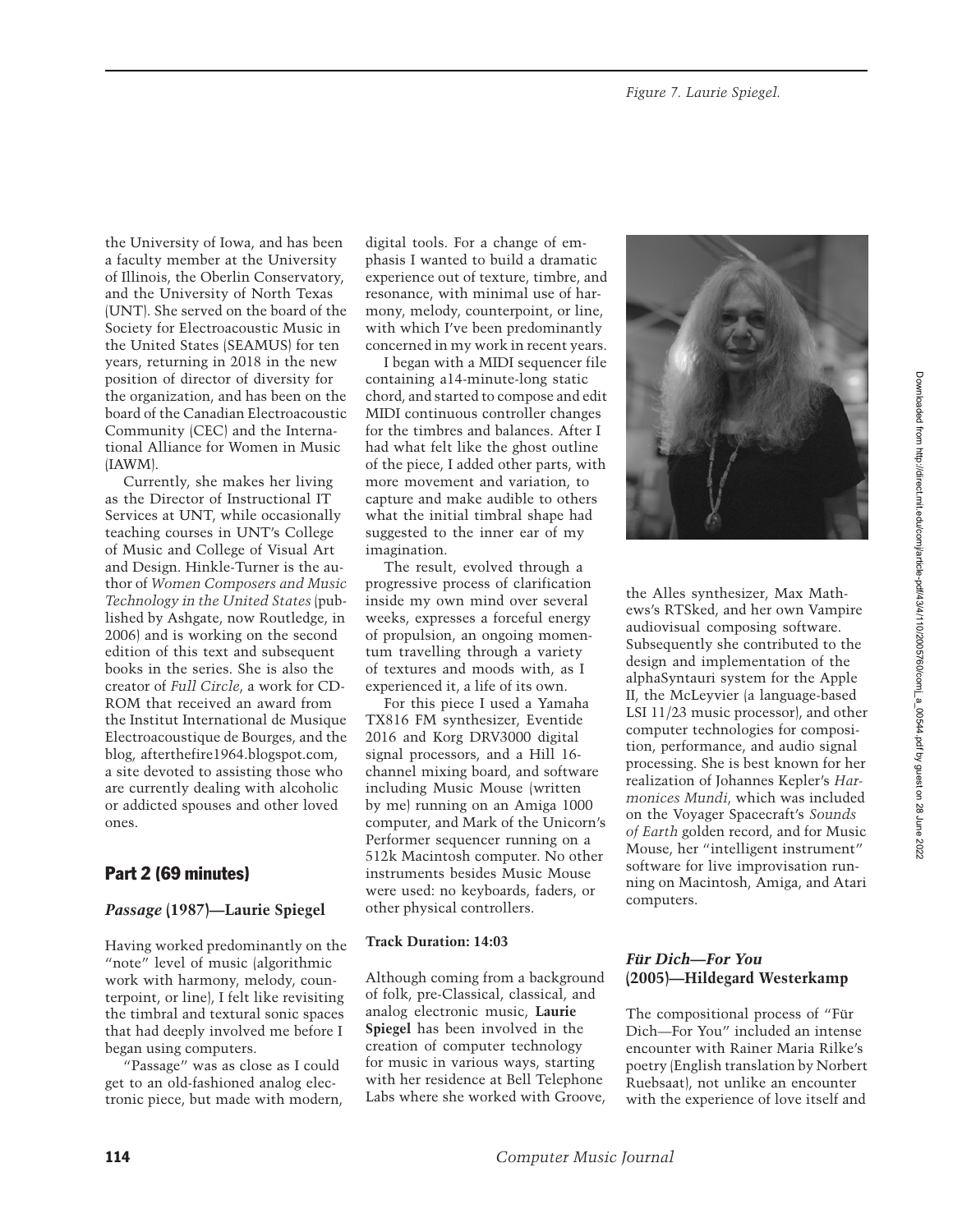all its unsettling, complex emotional states. The poem speaks of one person's love to another, but also and perhaps more importantly—about love as an inner state towards life and the world as a whole. On another level the composition explores a sense of place and belonging, of home and love. To underscore this context, the sound sources for the piece consist of specific sounds from two places that have created a sense of belonging in me: North Germany, where I was born and grew up, and Vancouver and the west coast of Canada, where I have lived for over thirty years as an immigrant. These sounds form the sonic and musical language of the piece, together with the recorded male and female voices of people close to me, speaking the poem, both in German and in English.

The readers of the poem are Wendelin Bartley, Susan Benson, Anne Bourne, Louie Ettling, Peter Grant, Andra McCartney, Norbert Ruebsaat, Sonja Ruebsaat, Susanna Ruebsaat, R. Murray Schafer, Agnes Westerkamp and myself. "Für Dich-For You" was commissioned by the Zentrum für Kunst und Medien (ZKM), Karlsruhe. The composition was started during a residency at the ZKM, and was continued and completed in the Sonic Studio at Simon Fraser University and in the composer's own studio in Vancouver.

["Für Dich—For You" © 2005 Norbert Ruebsaat, Hildegard Westerkamp (SOCAN), Yul média (SOCAN); <sup>P</sup> 2009 Enregistrements i media ´ (SOPROQ). Previously released in 2009 by Empreintes DIGITALes on the album *trans canada* (IMED 09100). Used with permission.]

#### **Track Duration: 14:03**

Composer **Hildegard Westerkamp** focuses on listening, environmental sound, and acoustic ecology. At the



beginning of her career she worked with R. Murray Schafer and the World Soundscape Project. She is a founding and board member of the World Forum for Acoustic Ecology and was a long-time editor of its journal *Soundscape*. She has conducted soundscape workshops, given concerts and lectures, and has coordinated and led soundwalks locally and internationally. In 2003 Vancouver New Music (VNM) invited her to coordinate and lead public soundwalks as part of its annual concert season. This in turn inspired the creation of the Vancouver Soundwalk Collective, whose members are continuing to lead walks on a regular basis. For some years she has mentored a variety of younger composers, sound designers, soundwalk leaders, and people pursuing careers in soundscape studies and acoustic ecology. Excerpts of her compositions appear in Gus van Sant's films *Elephant* and *Last Days*, and more recently she collaborated on the soundtrack of Nettie Wild's film *Koneline.* Her newest composition, "Klavierklang" for pianist Rachel Iwaasa, had its world premiere at ISCM's World Music Days in Vancouver, November

2017. Also in 2017, Hildegard's ways of composing and listening were presented on CBC IDEAS: http://www .cbc.ca/radio/ideas/how-opening-our -ears-can-open-our-minds-hildegard -westerkamp-1.3962163.

## *Pockets of Space* **(2018)—Natasha Barrett**

"Pockets of Space" is the music for the 3-D video and virtual reality work of the same name. The work is a collaboration between Natasha Barrett and United States–based visual artists Marc Downie and Paul Kaiser, known collectively as OpenEndedGroup.

The work was originally composed in seventh-order 3-D Ambisonics for concert performance, and as an interactive binaural version for virtual reality headset. Stereo and binaural versions are presented for this present edition.

Throughout the work, audio and visual scenes transform between states verging on both reality and abstraction, created by experimental methods involving the spatial decomposition and recomposition of source materials.

Some of the musical materials began as real Ambisonics sound recordings that were then decomposed to reveal sound objects and their spatial-frequency fingerprint. From these experiments, new materials were then abstracted and explored, and sometimes fed into the visual artwork. Other musical materials drew instead from the visual art, where Downie decomposed images into pixel information and implemented his own custom-made algorithmic processes. These processes revealed unique geometries and eccentric physics, which were in turn fed back into sound synthesis to create new spatial-audio imagery.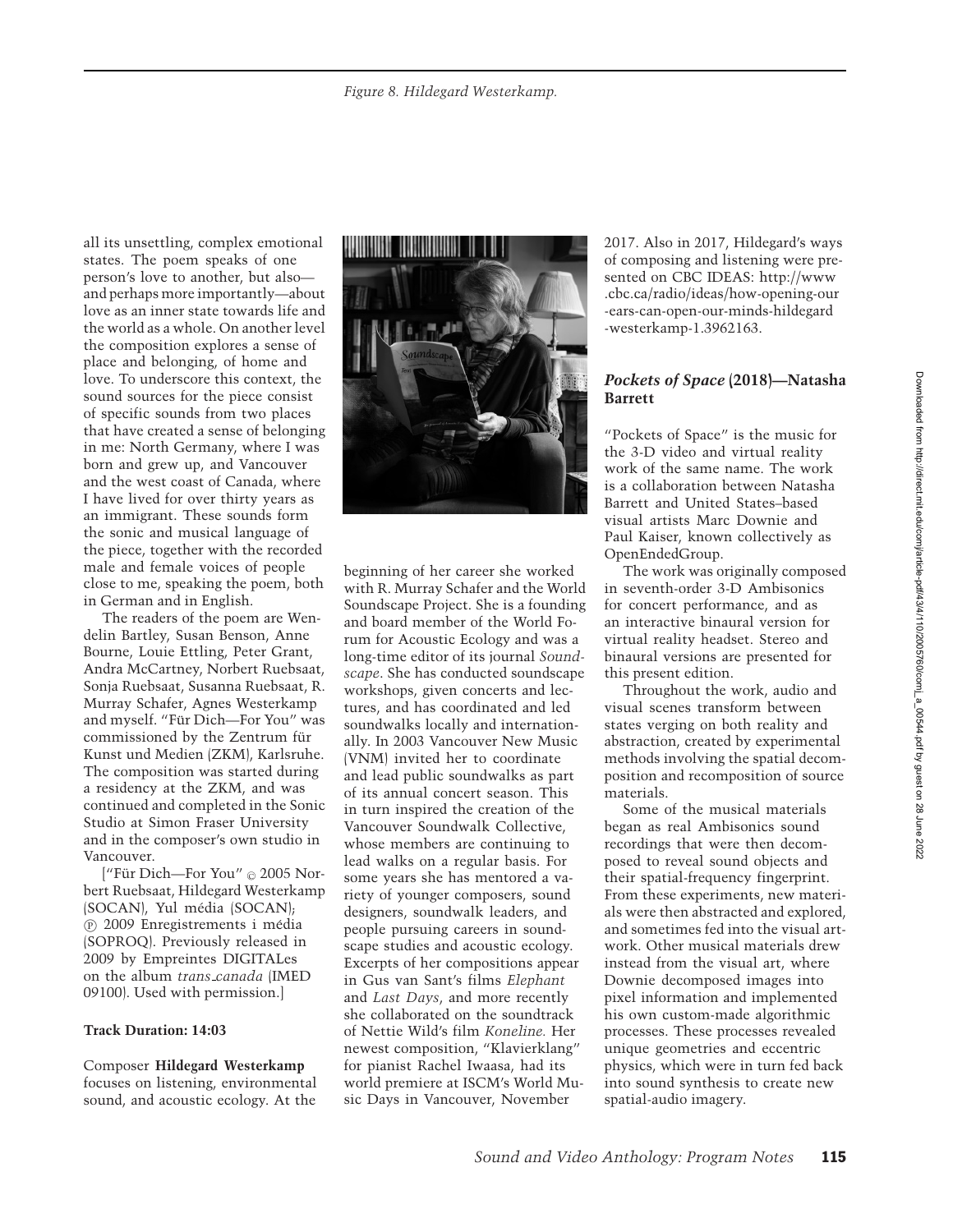

This work was commission by the Institut de Recherche et de Coordination Acoustique/Musique (IRCAM) and premiered at the Centre Pompidou, Paris.

## **Track Duration: 14:53**

**Natasha Barrett** composes acousmatic and live electroacoustic concert works, multimedia projects, and installations. The musical application of spatial audio has guided her work since the late 1990s, and she is a leading voice in the new wave of artists working with Ambisonics, 3-D sound, and its contemporary music context. Her inspiration comes from the world around us: the way it sounds and behaves, systems, processes, and resulting phenomena. These interests have led her into the realms of cutting-edge audio technologies, geoscience, sonification, motion tracking, and some exciting collaborations involving instrumental ensembles, visual artists, architects, and scientists. Her work has been commissioned, performed, and broadcast throughout the world. She has received international awards including the Nordic Council Music Prize and the Euphonie d'Or in the

Bourges International Electroacoustic Music Awards. Originally from the United Kingdom, Barrett moved to Norway in 1999. Active in performance, education, and research, she is codirector of the Norwegian spatialmusic performance ensemble Electric Audio Unit and founder of 3DA, the Norwegian society for 3-D sound art. Besides her career as an independent composer she currently holds a professorship at the Norwegian Academy for Music in Oslo.

# *QfwfQ* **(2019)—Margaret Schedel**

The title of this piece takes its name from the interdimensional narrator of many of Italo Calvino's short stories, including the collection *Cosmicomics*, which describe the beginnings of the world using both scientific hypotheses and comic language. Like the unknowable, unpronounceable QfwfQ, who has experienced all of time and space, this work explores multiplicities of being, paradoxes and contrasts. The piece is scored for two alto instruments, or any treble instrument capable of reaching down to the G below C4. The players read from a two-line score and can choose to switch parts at bar lines that demarcate sections of varying length. The two lines have contrasting characters and are each treated to different electronic manipulations that create multiple voices. The bottom line is lyrical, almost romantic in character, and its electronics create a Bulgarian chorusing effect through time, pitch, and timbre shifting. This chorusing effect can accrue up to 96 voices and is reset when performers switch parts. The top line has an angular, disjunct, modern character and also includes occasional percussive sounds. The electronics part loops some of the



percussive sounds, and by the end of the piece, these create a third drum line. In total, this single piece played by two instruments can ultimately evolve into as many as 99 possible lines, which can be in agreement or in conflict depending on the musical performance. Only at the center of the piece do the two instrumentalists play the same melody, in a "weeping" fado-like passage that briefly unifies the voices before they diverge again.

The multiphonic, indeterminate, and polystylistic character of this piece is best described in Calvino's story "A Sign In Space," which is a kind of parable of the postmodern condition. In it, QfwfQ makes a mark to note the revolution of the Sun around the Milky Way galaxy (the first sign ever made), only to find after many millennia that many others had also made similar signs and the original sign was gone. QfwfQ ruminates on the experience of looking at the marks of millions of beings in space: "In the universe now there was no longer a container and a thing contained, but only a general thickness of signs, superimposed and coagulated . . . constantly being dotted, minutely, a network of lines and scratches and reliefs and engravings." (Note by Katherine Kaiser.)

Special thanks to Matthew Blessing for his help with the chorusing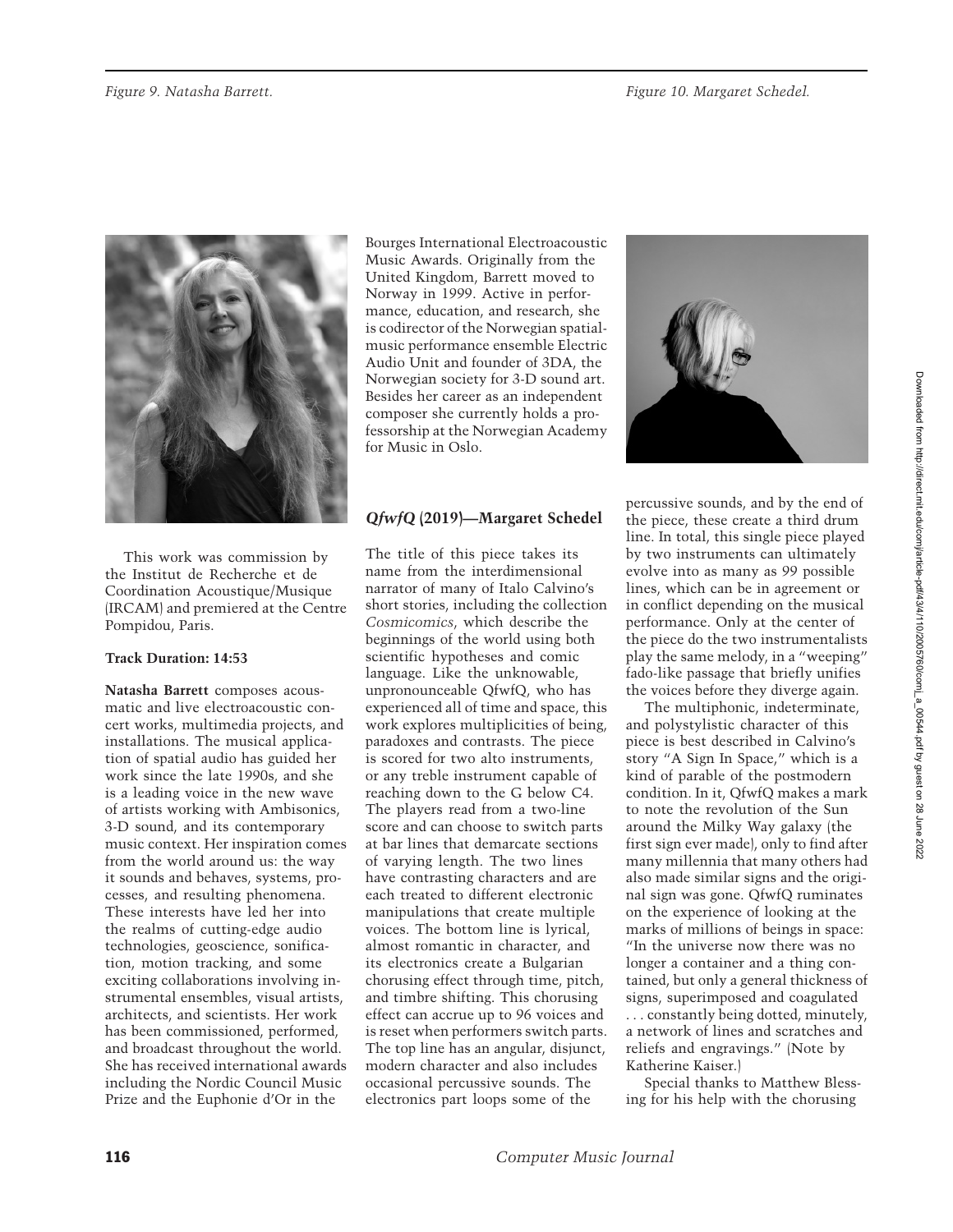patch, and the reACT ensemble for commissioning, inspiring, and workshopping the piece.

## **Track Duration: 8:05**

With an interdisciplinary career blending classical training in cello and composition, audio data research, and innovative computational arts education, **Margaret Schedel** transcends the boundaries of disparate fields to produce integrated work at the nexus of computation and the arts. She has a diverse creative output represented with works such as the interactive multimedia opera *The King Listens*, virtual reality experiences, sound art, video game scores, and compositions for a wide variety of classical instruments or custom controllers with interactive audio and video processing. An Associate Professor in the Department of Music at Stony Brook University, she currently serves as the Chair of the Art Department and leads the Making Sense of Data Workgroup at the Institute of Advanced Computational Science.

## *Old Fires Catch Old Buildings* **(2018)—Paula Matthusen**

"Old Fires Catch Old Buildings" draws its title from William S. Burroughs's writing about recording in "The Invisible Generation." Rather than play with the text of Burroughs's original writing, the piece instead engages with physical recordings (namely cassette tapes) of each of the ensemble members. The language flexibility combined with the idiosyncrasies and manipulability of recording and playback devices forges intriguing interdependencies between the musicians and their stored voices. As Burroughs notes, "it is the height of rudeness not to record



when addressed directly by another tape recorder."

#### **Track Duration: 10:40**

**Paula Matthusen** is a composer who writes both electroacoustic and acoustic music and realizes sound installations. She has written for diverse instrumentations, such as found in her piece "Run-On Sentence of the Pavement," for piano, pingpong balls, and electronics. Her work often considers discrepancies in musical space: real, imagined, and remembered.

Her music has been performed by ensembles including Alarm Will Sound, International Contemporary Ensemble (ICE), and the Bang On A Can All-Stars, and soloists including Andy Kozar, Kathleen Supove, and ´ Margaret Lancaster. Her awards include the Walter Hinrichsen Award from the American Academy of Arts and Letters, a Fulbright Grant, and the 2014 Elliott Carter Rome Prize.

Matthusen is currently an Associate Professor of Music at Wesleyan University, where she teaches experimental music, composition, and music technology.

# Part 3 (53 minutes)

# *H***→***gg* **(2017)—Carla Scaletti**

The title "H $\rightarrow$ gg" is shorthand for an event where a Higgs boson particle decays into two gamma particles. When CERN announced on 4 July 2012 that they had evidence of the existence of the Higgs boson, they were careful not to say that they had detected a Higgs boson, which, if it is produced, decays so quickly that it would never reach the detector. Instead they presented statistical evidence for the production of an excess of gamma particles at the mass–energy level that predicted a Higgs boson and, based on other variables of the collision, were likely to have been the result of the decay of a Higgs boson.

The work "H $\rightarrow$ gg" is a 15-minute distillation of the 50-minute score for choreographer Gilles Jobin's *Quantum*, premiered at CERN in September 2013 at the Compact Muon Solenoid (CMS) experiment, 300 feet above the tunnel where the Higgs boson was discovered. Sound materials for the piece came from work I had done previously with Lily Asquith on mapping data from the ATLAS Experiment at the Large Hadron Collider (LHC) to sound. Asquith is one of the CERN physicists who coauthored the article "Observation of a New Particle in the Search for the Standard Model Higgs Boson with the ATLAS Detector at the LHC." The parameters of the sounds you hear in the piece were modulated, or controlled, by variables of collision events recorded at CERN, in a sense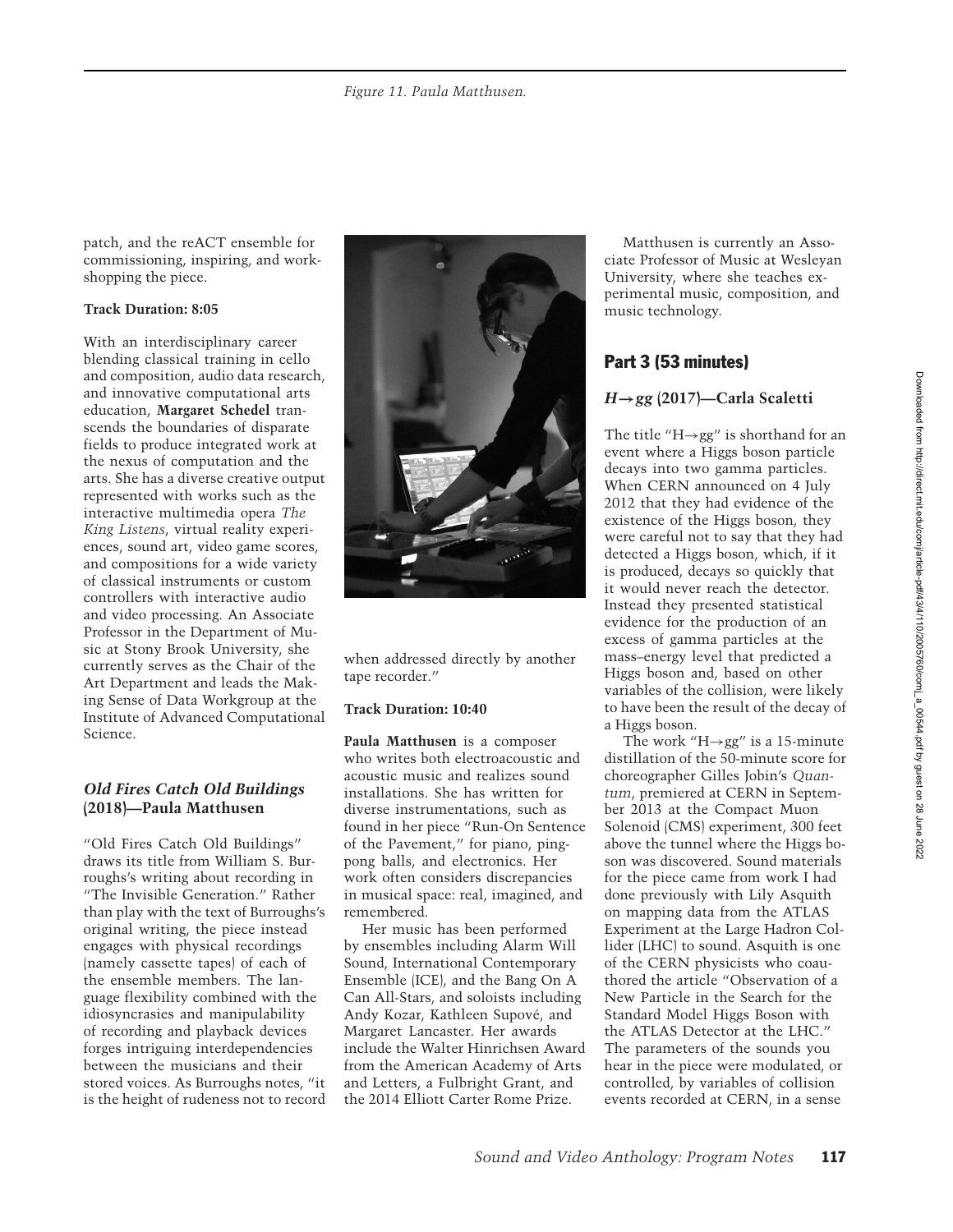

making the LHC the world's largest data-driven musical instrument.

## **Track Duration: 16:26**

**Carla Scaletti** is a composer, designer of the Kyma sound-design language, and cofounder of the Symbolic Sound Corporation. She creates music in a genre she calls mu-sci  $(^\mu \mu$ -psi"), the musical analog to sci-fi. Each of her compositions poses a question in the form of a "what-if" hypothesis, and proceeds to explore the entailments of that hypothesis in the manner of speculative fiction.

Winner of the 2017 SEAMUS Award and the 2017 Sound award from the Women's International Film and Television Showcase (WIFTS), Scaletti serves on the editorial board of the *Computer Music Journal* and presented keynote addresses at the International Conference on Auditory Displays (ICAD 2017) (https://youtu.be/T0qdKXwRsyM), and the International Computer Music Conference (ICMC 2015), the latter published in *CMJ:*

(https://www.mitpressjournals.org /doi/pdf/10.1162/COMJ a 00341).

Each year, she co-organizes the Kyma International Sound Symposium (KISS) for composers and researchers using the Kyma language for their work. This year's theme is "The Sound of Science" and will feature live performances, scientist–composer collaborations, data-sonification workshops, and data-to-sound mapping competitions.

# *A Walk I Do* **(2012)—Katharine Norman**

Composed for flutist Carla Rees, with support from the Britten-Pears Foundation, "A Walk I Do" was first performed at The Forge in London, in May 2016. Like my other recent works, this piece is a composed work that combines instrumental performance with live audio and text processing. In this case I asked Rees to send me an informal description of a favorite walk, which I used as found material. As in another similar piece, "Paul's Walk," written for clarinetist Paul Roe, the text itself is not as important as the fact that by describing it, a person conveys their relationship to place and the way we relate to our environment through personal memory and experiences.

"A Walk I Do" was made in open-Frameworks (visuals) and Pure Data (audio). The final software interface is packaged as a standalone Mac OS application. Although written for specific performers initially, all my recent works are designed to be adaptable to other instrumentation and performable with software that requires minimal technical knowledge.

#### **Track Duration: 10:32**

**Katharine Norman** is an internationally recognized composer of work for



instruments and digital resources, often inspired by people's experience of place and landscape. Over the past ten years she has developed a concurrent profile as a writer. Computer programming forms an essential part of her creative work and she is a skilled programmer in a number of areas.

Recent performance works exploring interactive image, text, and sound include "Making Place," commissioned by pianist Kate Halsall; "A Walk I Do," for Carla Rees; and "Paul's Walk," for Paul Roe. "Fuga Interna (Begin)," for piano and digital sound is based on her experience of her mother's battle with Alzheimer disease, and has been performed widely. As a writer, her digital fiction and nonfiction have featured in various festivals, publications, and conferences. Window (for John Cage), an interactive "sound essay," won the 2012 New Media Writing Prize.

Katharine Norman received her PhD in composition from Princeton University, and for some time worked in academia before deciding to find other strategies for continuing as a composer and writer. She spent several years on a small island in Canada, supporting her work through freelance editing and writing, and is currently back in the United Kingdom working part-time in publishing.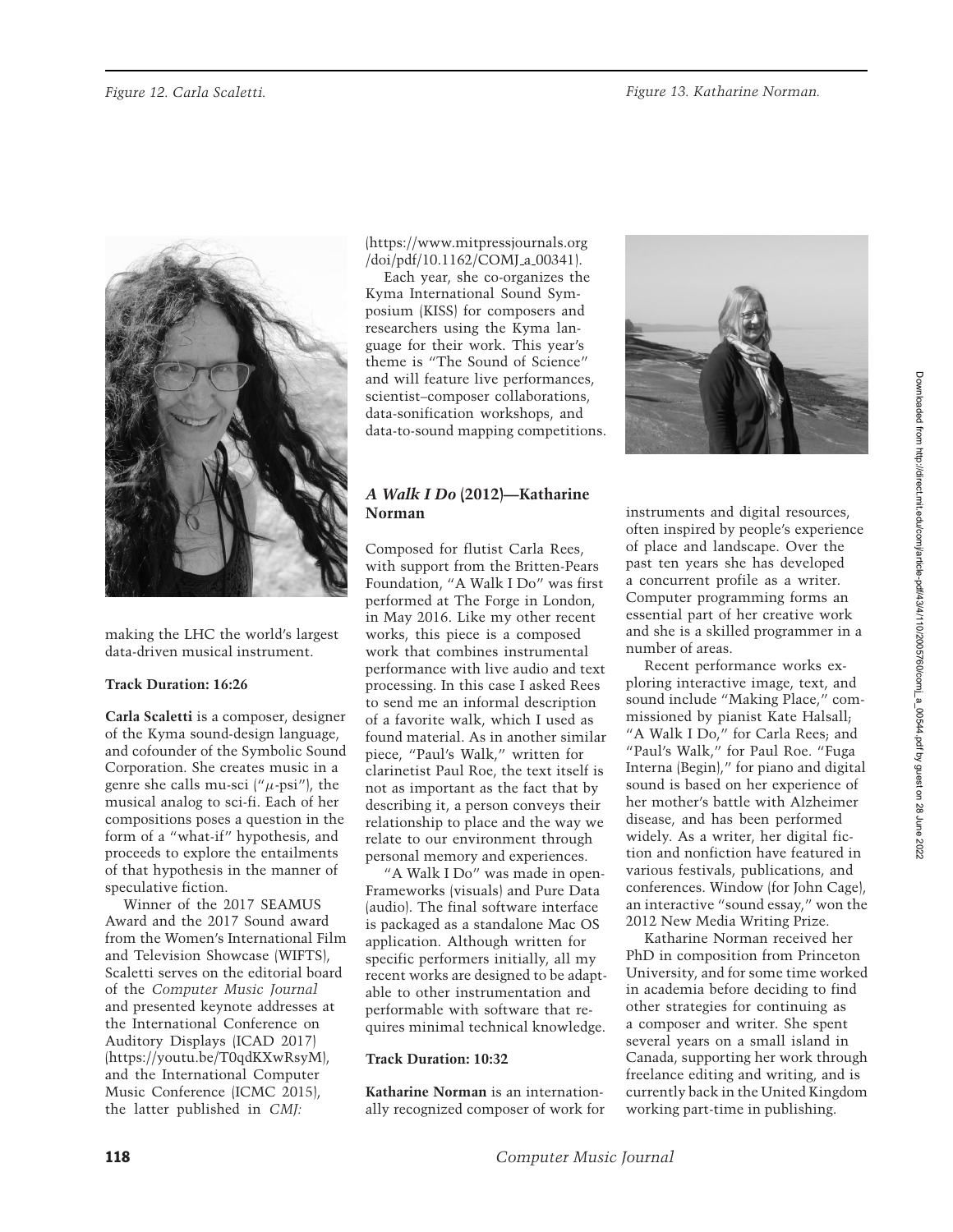*Figure 15. Mara Helmuth.*

*Figure 16. Esther Lamneck.*

## *The Old Rose Reader* **(2004)—Frances White**

"The Old Rose Reader" was inspired by my love of old garden roses. "Old roses" are either species roses that have been grown for many hundreds of years or hybrids that were developed mostly before 1900. Many of them are famous for having been grown in Empress Josephine's garden at Château de Malmaison in France. I love them not only for their exceptional beauty and fragrance, but also for their wonderful, romantic names. All of the names that appear in the text of "The Old Rose Reader" belong to actual roses, some of which I grow in my own garden.

"The Old Rose Reader" was commissioned by, and is dedicated to, Mari Kimura. The text was written by my husband, James Pritchett, who also created the video part. The text was read by Kimura's husband, Herve´ Brönnimann. This work was funded in part by the Composer Assistance Program of the American Music Center. A large part of "The Old Rose Reader" was completed while in residence at The Djerassi Resident Artists program.

#### **Track Duration: 16:39**

**Frances White is** known for her works combining live performers and computer-generated electronic sound spaces. Her music conveys intimacy and immediacy, with a deeply expressive approach that derives from a sincere belief in the transformative nature of sound. White studies the shakuhachi and finds that its spiritual and sonic voice informs her work as a composer. A 2004 Guggenheim fellow, White has received awards, grants, residencies and commissions from organizations such as the Fromm Foundation, Prix Ars Electronica, and



the International Computer Music Association.

Most recently, her music was featured in the installation Tracing on the Farther Side at the 2020 Venice Biennale, and by the Momenta Quartet, who commissioned her to write "The Book of Evening," with funding from a New Music USA Project Grant and the Sparkplug Foundation.

White's music can be heard on record labels including Wergo, Centaur, and Ravello, and was featured as part of the soundtrack of three of Gus Van Sant's award-winning films.

## *Sound Dunes* **(2019)—Mara Helmuth and Esther Lamneck**

"Sound Dunes," for tárogató and stereo fixed media, is the third collaboration composed by both Mara Helmuth (computer music) and Esther Lamneck (tárogató). It was inspired by an exploration of the tárogató sound world and its digital transformations. The piece has resonances with the natural environment such as a sand dune, with its curving contours and granular texture. This piece was premiered at the Diffrazione Multimedia Festival 2019 in Florence.

#### **Track Duration: 8:17**

**Esther Lamneck**, clarinetist and tárogató performer, has appeared



*Figure 15*



*Figure 16*

as a soloist with major orchestras, with conductors such as Pierre Boulez, with renowned chamber music artists, at music festivals worldwide, and with an international roster of musicians from the new music improvisation scene. A versatile performer and an advocate of